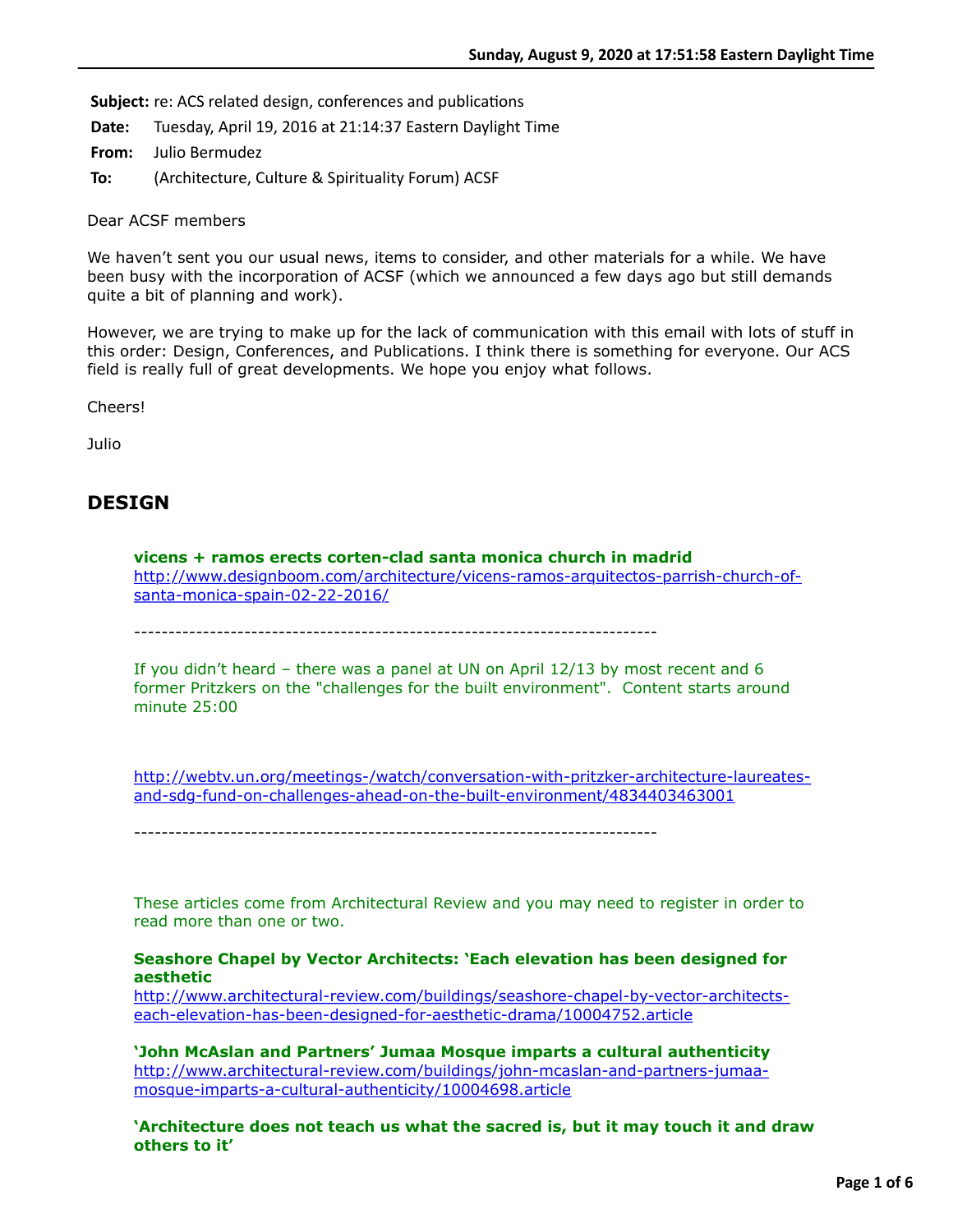[http://www.architectural-review.com/today/architecture-does-not-teach-us-what-the](http://www.architectural-review.com/today/architecture-does-not-teach-us-what-the-sacred-is-but-it-may-touch-it-and-draw-others-to-it/10004570.article)sacred-is-but-it-may-touch-it-and-draw-others-to-it/10004570.article

----------------------------------------------------------------------------

# **Embedding sacred space in the secular**

[http://www.timesofmalta.com/articles/view/20160403/religion/Embedding-sacred](http://www.timesofmalta.com/articles/view/20160403/religion/Embedding-sacred-space-in-the-secular.607637)space-in-the-secular.607637

----------------------------------------------------------------------------

# **Eiko, Koma and Soloists Perform in Sacred Space**

[http://www.nytimes.com/2016/03/01/arts/dance/eiko-koma-and-soloists-perform-in](http://www.nytimes.com/2016/03/01/arts/dance/eiko-koma-and-soloists-perform-in-sacred-space.html?_r=0)sacred-space.html?  $r=0$ 

----------------------------------------------------------------------------

**What Happens When You Feature Secular Art in Sacred Space**  <https://sojo.net/articles/what-happens-when-you-feature-secular-art-sacred-space>

----------------------------------------------------------------------------

### **The Universal Appeal of Sacred Spaces**

<https://blueprint.cbre.com/the-universal-appeal-of-sacred-spaces/>

----------------------------------------------------------------------------

The following three articles relates to a common situation in many cities today: how to 'recycle' sacred spaces:

#### **Why some big city churches are turning into condo developments**

[http://www.deseretnews.com/article/865652288/Why-some-big-city-churches-are](http://www.deseretnews.com/article/865652288/Why-some-big-city-churches-are-turning-into-condo-developments.html?pg=all)turning-into-condo-developments.html?pg=all

# **Chicago's Historic Churches are Worth Saving, Part 2: The Challenge in Adapting Sacred Spaces**

[http://chicago.curbed.com/2016/3/24/11296632/chicago-churches-preservation-st](http://chicago.curbed.com/2016/3/24/11296632/chicago-churches-preservation-st-boniface)boniface

#### **Church conversion: Closed NH houses of worship get new life as homes and restaurants**

<http://www.unionleader.com/article/20160313/NEWS08/160319709>

# **CONFERENCES**

**XIVth International Liturgical Conference 2-4 June 2016 SEEN FROM OUTSIDE** The exterior of churches [http://www.monasterodibose.it/en/hospitality/conferences/liturgy/2016-seen-from](http://www.monasterodibose.it/en/hospitality/conferences/liturgy/2016-seen-from-outside/10297-information-seen-outside)outside/10297-information-seen-outside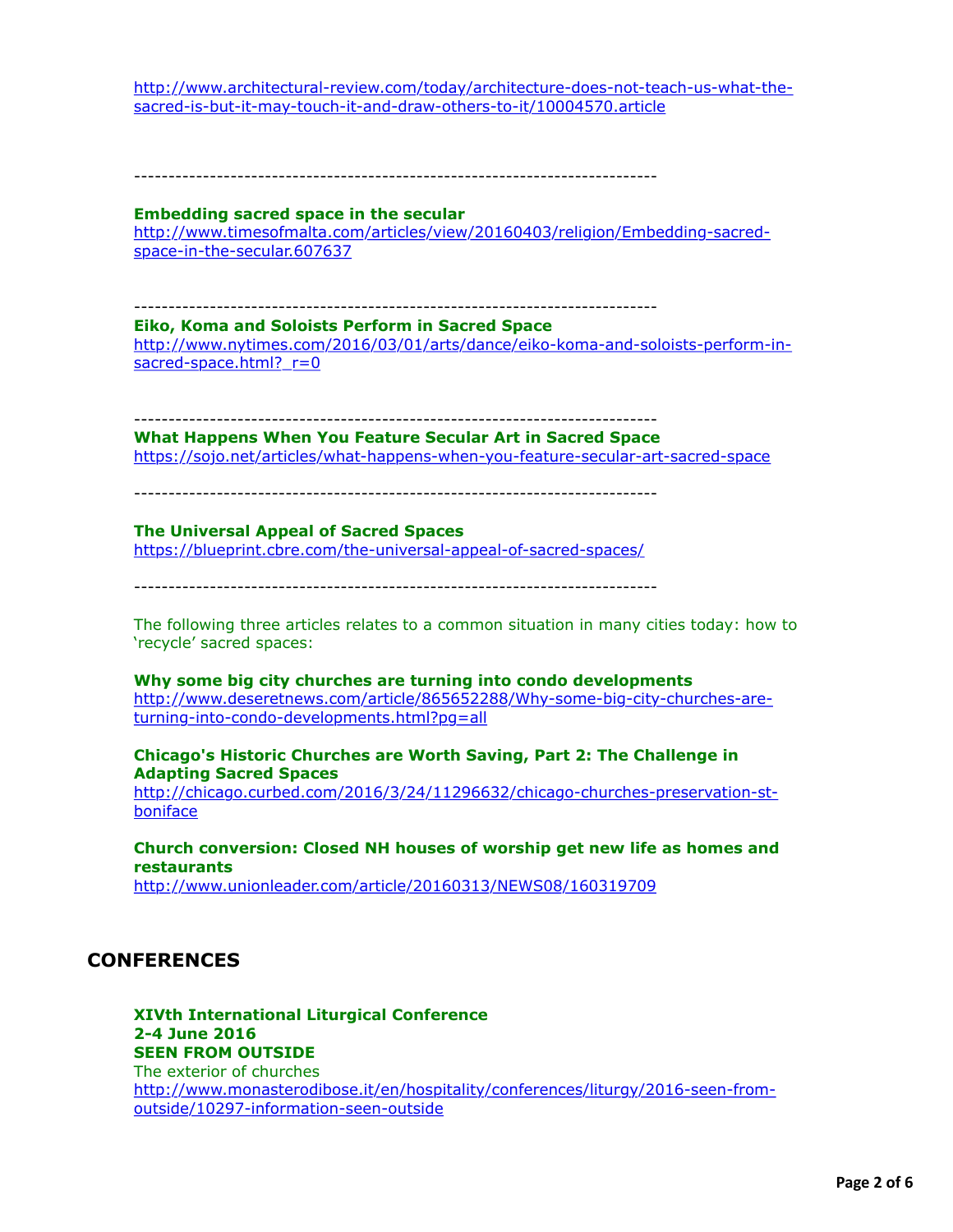Organized by the Monastery of Bose in collaboration with National Office for the Cultural Patrimony of the Church - Italian Bishops' Conference National Council of Architects, Planners, Landscapists, and Conservators

The building for worship is the most visible image that every religious tradition offers of itself in **public space**. A church is seen first of all from outside, and its **exterior** distinguishes it as much as its interior. What is here at stake, however, is the need for the church to be recognizable as such, even in the plurality of its forms. The architect's task is to form the body of a church, to give it a posture, **to situate it in the city**, and to give it a face with its facade. **ERS**

INFORMATION AND REGISTRATION Conference Secretariat - Liturgical Conference Monastery of Bose I-13887 Magnano (BI) Tel. +39 015.679.185 Fax +39 015.679.294 e-mail: [convegno.liturgico@monasterodibose.it](applewebdata://EA30FCAE-6EC1-4435-B428-653A3CCE3FF9/convegno.liturgico@monasterodibose.it)

----------------------------------------------------------------------------

**Violence in the Name of Religion...: Annual Conference of the Colloquium on Violence & Religion Conference** 13th to 17th July 2016 Melbourne, Victoria, Australia

**Website:** <http://www.acu.edu.au/covr2016> **Contact person:** Joel Hodge

The conference will critically analyse the link made between religion and violence, and explore contemporary topics of significance, such as Islamist terrorism and radicalization in its various dimensions. The work of Rene Girard will be drawn on.

**Organized by:** Colloquium on Violence & Religion **Deadline for abstracts/proposals:** 10th June 2016

----------------------------------------------------------------------------

**International Meaning Conference 2016 Conference** 28th to 31st July 2016 Toronto, Ontario, Canada

**Website:** <http://www.meaning.ca/conference> **Contact person:** Paul T. P. Wong

This conference focuses on Second Wave Positive Psychology (PP2.0), which embraces the dark side of life. Keynote speakers include Michael Steger, Carol Ryff, Itai Ivtzan, Clara Hill, Robert Neimeyer, William Breitbart, & more. CE credits available.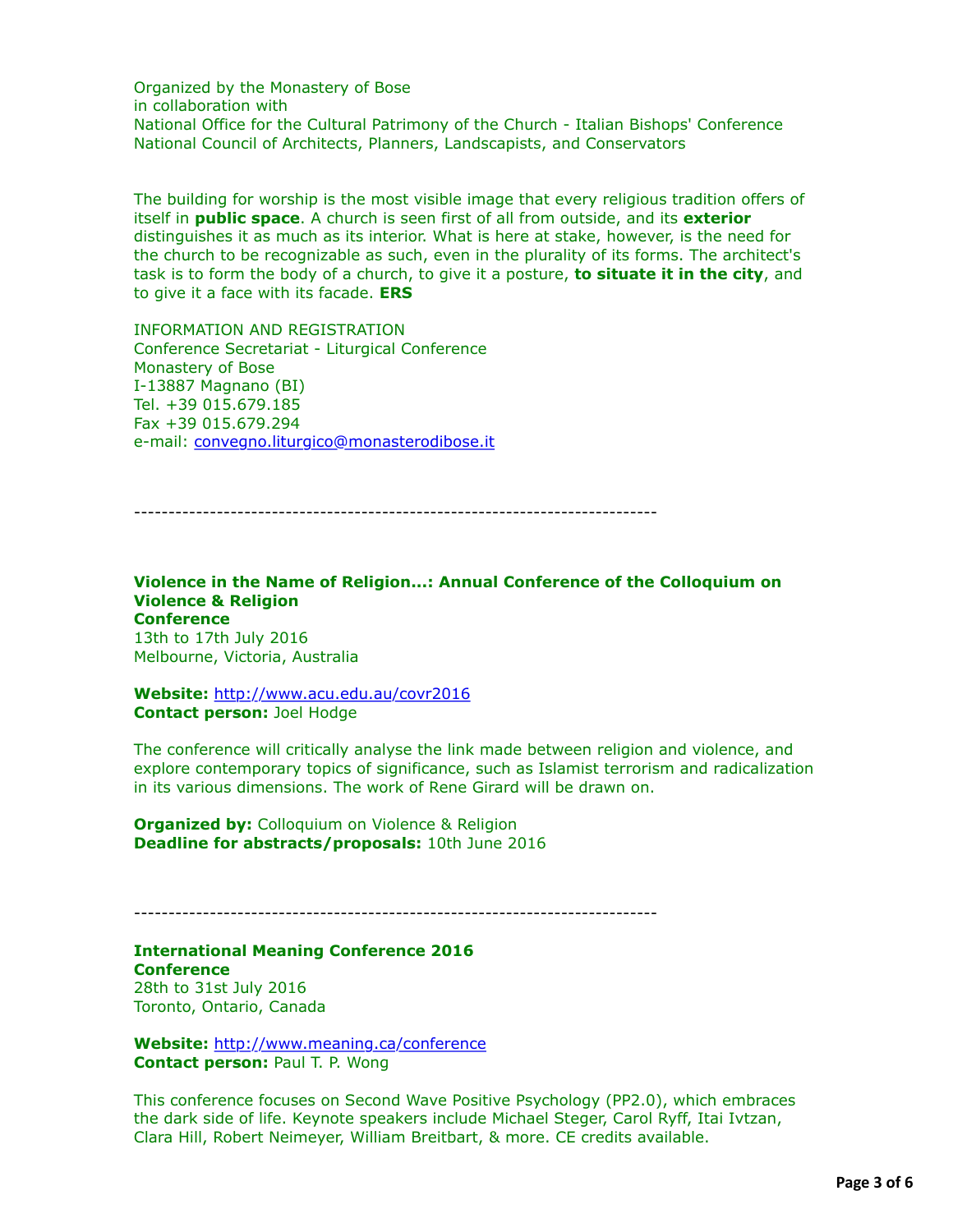**Organized by: International Network on Personal Meaning Deadline for abstracts/proposals:** 30th April 2016

----------------------------------------------------------------------------

#### **Spirituality, Health and Healing Conference** 1st to 3rd September 2016

Oxford, United Kingdom

**Website:** [http://www.inter-disciplinary.net/probing-the-boundaries/health/research](http://www.inter-disciplinary.net/probing-the-boundaries/health/research-streams/spirituality-healing-and-health/call-for-presentations/)streams/spirituality-healing-and-health/call-for-presentations/ **Contact person:** Rob Fisher

This project seeks to identify spirituality as a potent force in the modern world as an agent of change, whilst it challenges the academy and health institutions to re-examine spirituality's foundation and its legacy.

**Organized by: Inter-Disciplinary.Net Deadline for abstracts/proposals:** 22nd April 2016

----------------------------------------------------------------------------

**MEDIATIONS - Art & Design Agency and Participation in Public Space Conference** 21st to 22nd November 2016 London, United Kingdom

**Website:** <http://www.tr-aders.eu/conference> **Contact person:** Nadia Epping

TRADERS is a EU research project exploring participation in public space. In the project's closing conference we would like to invite participants to join us in exchanging experiences and knowledge in the field of participation in art and design.

**Deadline for abstracts/proposals:** 30th May 2016

# **PUBLICATIONS**

**Why Do You Believe in God? Relationships between Religious Belief, Analytic Thinking, Mentalizing and Moral Concern** <http://journals.plos.org/plosone/article?id=10.1371%2Fjournal.pone.0149989> <<http://journals.plos.org/plosone/article?id=10.1371/journal.pone.0149989>>

----------------------------------------------------------------------------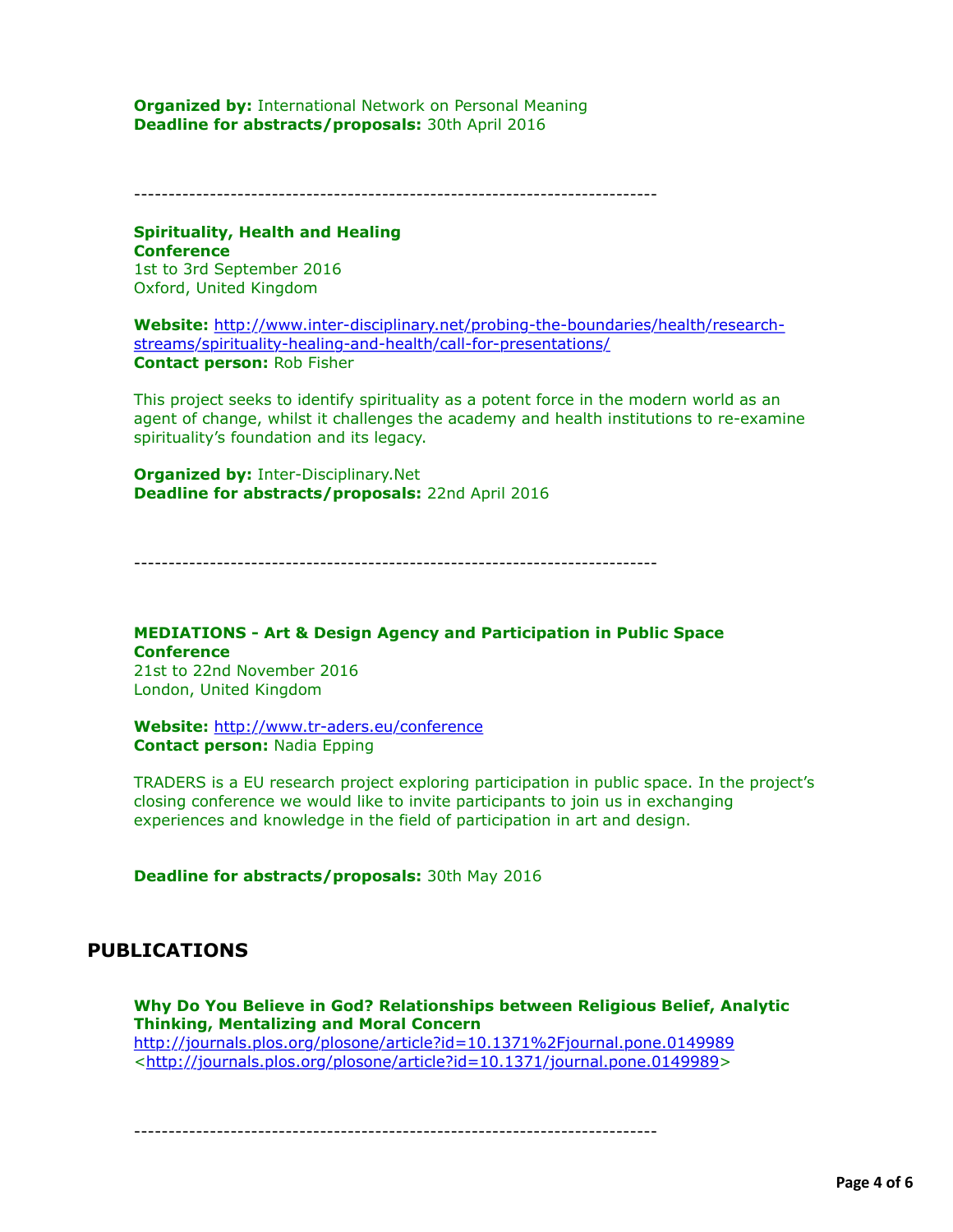# **The Psychological Cost of Boring Buildings. Scientists are investigating the emotional toll of ugly architecture.**

[http://nymag.com/scienceofus/2016/04/the-psychological-cost-of-boring-buildings.html?](http://nymag.com/scienceofus/2016/04/the-psychological-cost-of-boring-buildings.html?mid=emailshare_scienceofus) mid=emailshare\_scienceofus

----------------------------------------------------------------------------

## **Sacred spaces: The battle ground for gender equity?**

[http://www.merinews.com/article/sacred-spaces-the-battle-ground-for-gender](http://www.merinews.com/article/sacred-spaces-the-battle-ground-for-gender-equity/15915163.shtml)equity/15915163.shtml

----------------------------------------------------------------------------

# **When the Physical Becomes Secondary: The Shared Experience of Built Sacred Spaces**

[http://www.onbeing.org/blog/sarah-smarsh-when-the-physical-becomes-secondary-the](http://www.onbeing.org/blog/sarah-smarsh-when-the-physical-becomes-secondary-the-shared-experience-of-built-sacred-spaces/8588)shared-experience-of-built-sacred-spaces/8588

----------------------------------------------------------------------------

### **At Home in the Future**

 Place & Belonging in a Changing Europe John Rodwell, Peter Manley Scott (Eds.)

 Studies in Religion and the Environment/Studien zur Religion und Umwelt, vol. 11, 2016, 216 pp., 29,90 € LIT Verlag Berlin –Münster –Wien – Zürich – London

<http://www.lit-verlag.de/isbn/3-643-90638-0>

 Renegotiation of identities in a 21st century world and a resurgence of older loyalties are calling into question our shared senses of belonging and place. How and where to feel at home, this predicament is being pressed upon us once again. Landscape ecologists, planners, philosophers and theologians come together in *At Home in the Future* to share their diverse perspectives on this challenging question. Only by means of such open-hearted conversations can we hope, in societies with complex histories and uncertain futures, to achieve a shared understanding of what it will mean to live together with one another and all that there is.

------------------------------------------------

**Julio Bermudez**, Ph.D. *Associate Professor*

The Catholic University of America School of Architecture and Planning Crough Center of Architectural Studies 620 Michigan Ave NE Washington, DC 20064